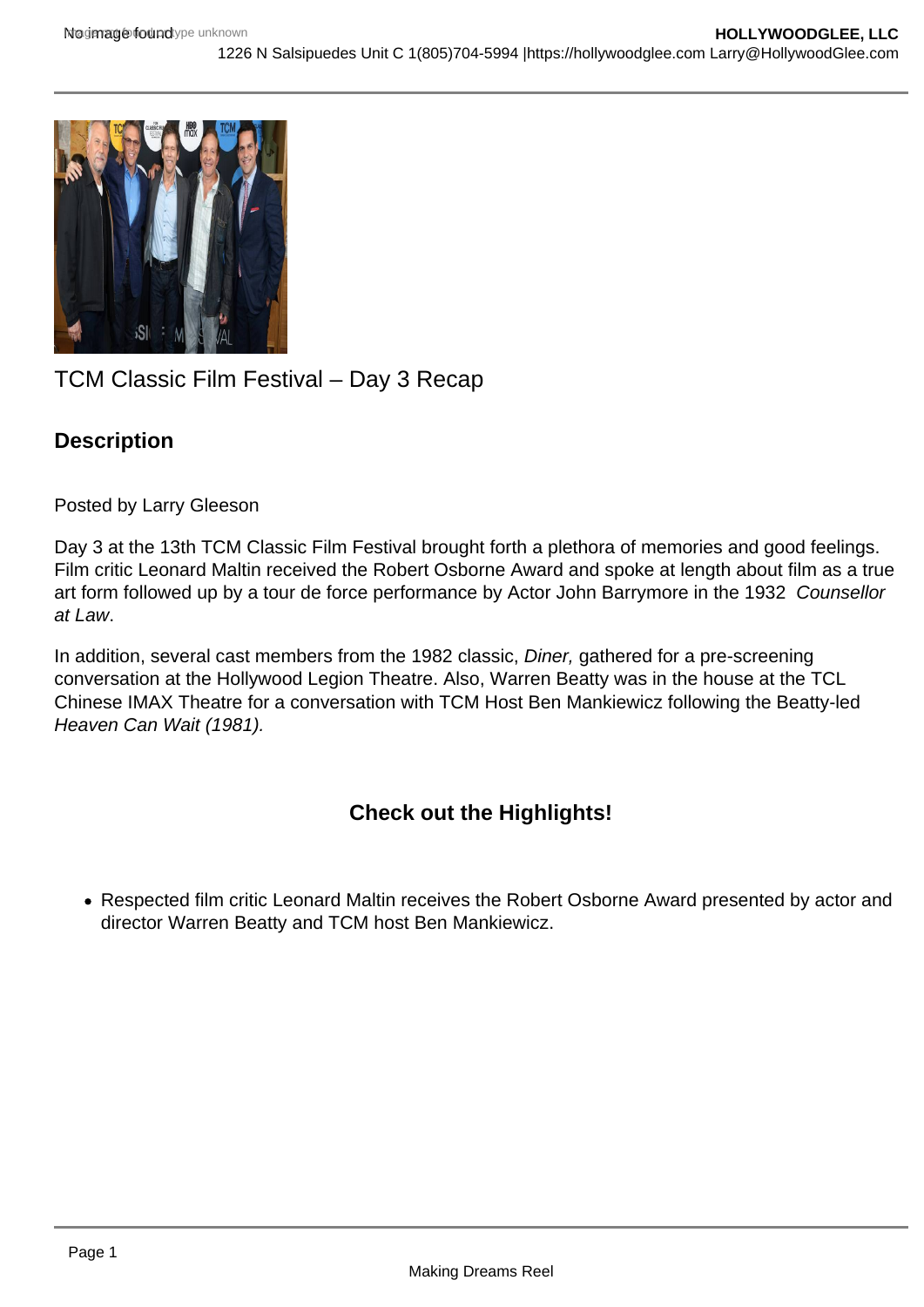LOS ANGELES, CALIFORNIA - APRIL 23: (L-R) TCM host Ben Mankiewicz, Robert Osborne Awar 23, 2022 in Los Angeles, California. (Photo by Emma McIntyre/Getty Images for TCM)

Special guests Kevin Bacon, Tim Daly, Steve Guttenberg, and Paul Reiser join TCM host Dave Karger for the 40th-anniversary screening of "Diner"

LOS ANGELES, CALIFORNIA - APRIL 23: (L-R) Special guests Paul Reiser, Tim Daly, Kevin Baco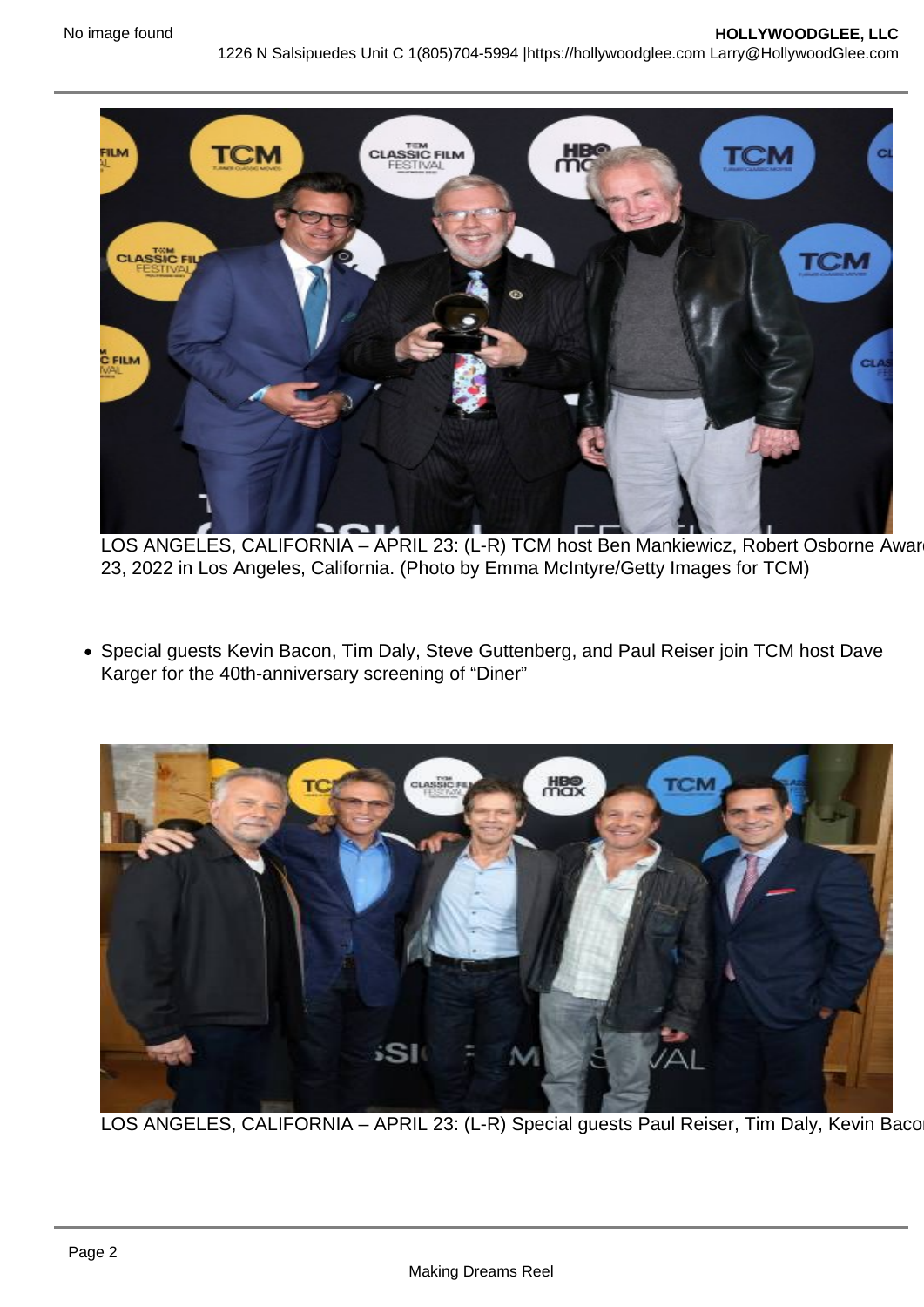Warren Beatty joins TCM host Ben Mankiewicz for a screening of "Heaven Can Wait," followed by a conversation about the film

LOS ANGELES, CALIFORNIA – APRIL 23: (L-R) TCM host Ben Mankiewicz, special guest Warren Changnon attend the screening of "Heaven Can Wait" during the 2022 TCM Classic Film Festival at California. (Photo by Jerod Harris/Getty Images for TCM.

Until next time.... I'll see you at the movies!